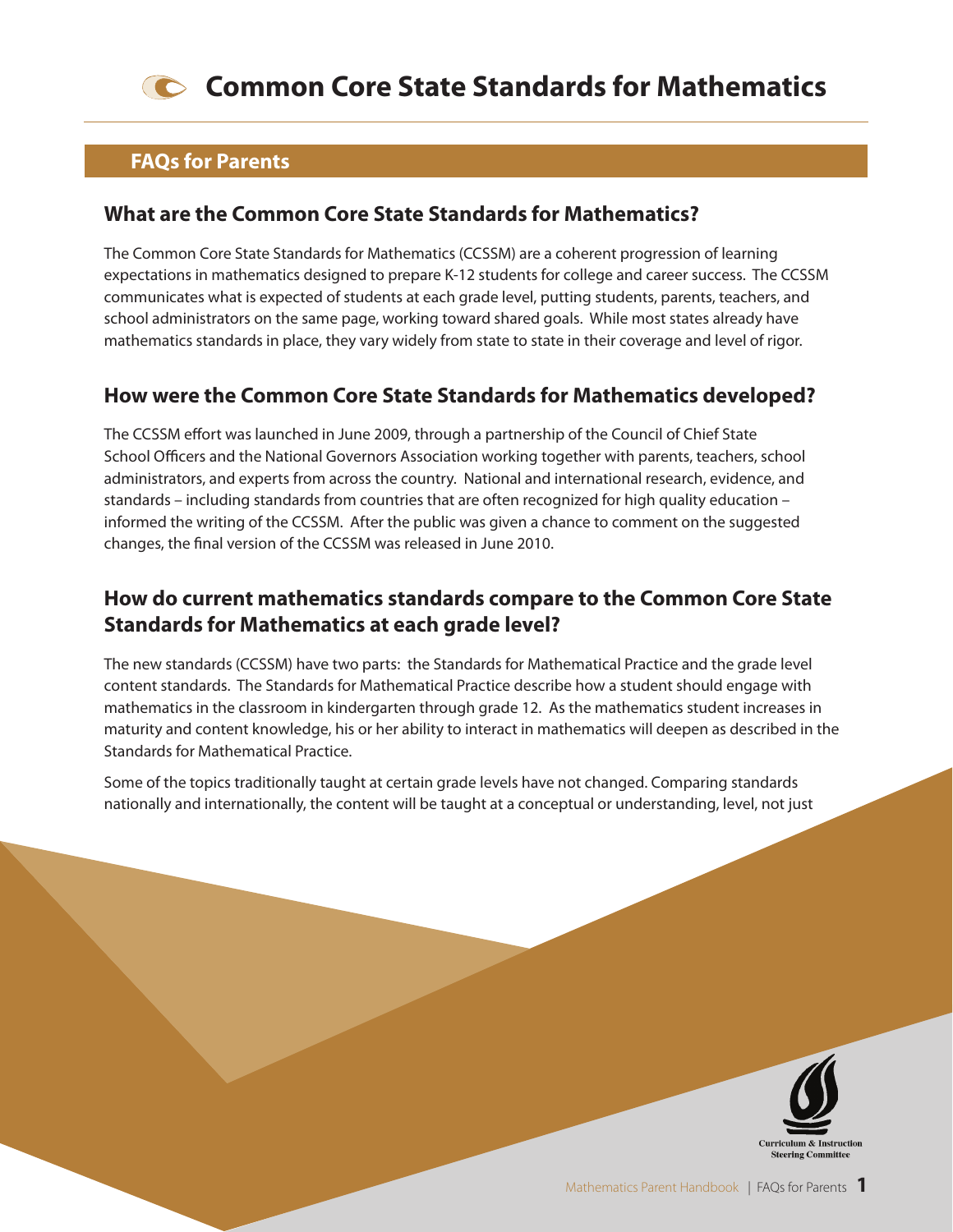

#### **FAQs for Parents** - Continued

a computational ability level. Therefore, understanding mathematics at a deeper level and knowing the computational algorithms help students to become confident problem solvers.

## **What do the new Common Core State Standards for Mathematics mean for my child?**

Your student will:

- ighther make connections in mathematics from one topic to another. In the past students often thought that there were few, if any, connections in mathematics and did not use what they already understood to make sense of the new material
- practice communicating their thinking strategies and learn to analyze strategies of others for sense making
- be able to make sense of problems and know that their answer is reasonable
- thearn to model his or her thinking to construct a strong argument and communicate this argument with clarity

# **Can my child still take Algebra I in 8th grade?**

Yes, students can still take Algebra I in eighth grade. The objective in California is for students who are ready take Algebra I by their eighth grade. For this to happen your child needs to be in an accelerate program. One option for acceleration could be for your child to complete the content for grades 6, 7, and 8 in grades 6 and 7. This would allow the option to take Algebra I in eighth grade.

# **How can I help my child with the new Common Core State Standards for Mathematics?**

Continue to talk to your child about what they are learning. Talk to the teachers regularly about your child and how he or she is doing. Ask your child's teacher for suggestions on how to support school work at home.

## **My child loves math, but he/she does not like to write. Why is there writing in math?**

The ability to communicate is critical for college and career. The objective is for students to be college and career ready. Also, having the skills to problem solve and do math is only one part. Another important part is developing communication skills to explain the mathematics.